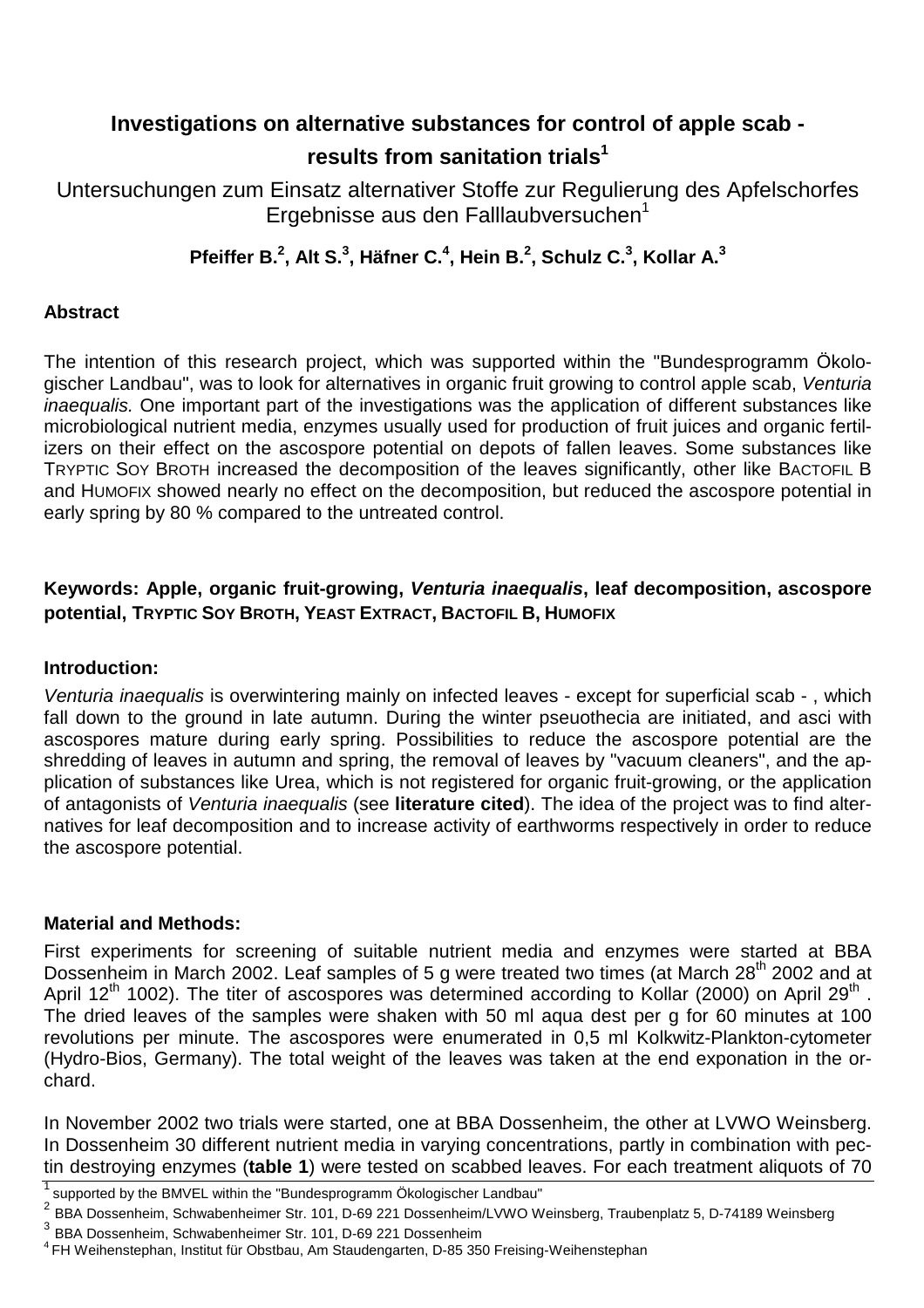g dried leaves were exposed in the orchard in small sowing-boxes without contact to soil. The leaves were treated on November 11<sup>th</sup> 2002, December 4<sup>th</sup> 2002, January 17<sup>th</sup> 2003, March 10<sup>th</sup> 2003 and April  $8<sup>th</sup>$  2003. Samples for determination of ascospore potentials were taken between March 5<sup>th</sup> 2003 and April 30<sup>th</sup> 2003 every fortnight. Total weight of all the samples was removed and determined on April 30<sup>th</sup>.

The experiment in Weinsberg was started in cooperation with the FH Weihenstephan as diploma thesis of Häfner (2003). 9 treatments (see **table 1**) were compared with an untreated control. Each treatment was replicated three times, every leaf depot started with 170 g heavily scabbed dried infected leaves collected from the control of a scab trial in Katzental, the organically grown orchard of LVWO Weinsberg. The depots had contact to the soil and were sprayed on December 12<sup>th</sup> 2003, February 10<sup>th</sup> 2003, March 21<sup>st</sup> 2003, April 18<sup>th</sup> 2003 and May 11<sup>th</sup> 2003. The portable burning device TR 111 (produced by REINERT) was only used twice (December 18<sup>th</sup> 2002 and February 27<sup>th</sup> 2003). In spring 2003 mixed samples were taken out from every depot at 13 days between March 5<sup>th</sup> and May 23<sup>rd</sup> and the ascospores were counted according to the method of Kollar (2000). At the end of the experiment on May 23<sup>rd</sup> the weight of the remaining leaves was determined. In Weinsberg the weather 2003 was extremely dry, from February to May about 60 mm rain less then the average fell.

| <b>Dossenheim</b>       | <b>Medium</b>                      | Weinsberg                          |
|-------------------------|------------------------------------|------------------------------------|
| water control           |                                    | Untreated control                  |
| PDB <sub>3x</sub>       | POTATO DEXTROSE BROTH (Difco)      | Nettle dung water 3 %<br>("Brenn") |
| ME <sub>3x</sub>        | Malt extract (Difco)               | Vinasse 3 %                        |
| TSB <sub>3x</sub>       | <b>TRYPTIC SOY BROTH (Sigma)</b>   | HUMOFIX 0,01 %                     |
| YE <sub>3x</sub>        | Yeast extract (Difco)              | Demeter-Malt-extract 3 %           |
| MS $3x + 0.5$ % glucose | MURASHIGE AND SKOOG MEDIUM (Sigma) | ROHAMENT PL 1 %                    |
| NB <sub>3x</sub>        | <b>NUTRIENT BROTH</b>              | <b>BIOSTIMULATOR 0,2 %</b>         |
| Glucose 6 %             |                                    | BACTOFIL B 2 %                     |
| Saccharose 6 %          |                                    | DIGESTER (conv.) 0,4 %             |
| MS ohne Glucose 3x      | MURASHIGE AND SKOOG MEDIUM (Sigma) | Burning device ("Abfl.")           |
| ROHAMENT PL 10 %        | Pectinase preparationj             |                                    |
| PDB 3x + ROHAMENT PL 1% |                                    |                                    |
| ME 3x + ROHAMENT PL 1%  |                                    |                                    |
| TSB 3x + ROHAMENT PL 1% |                                    |                                    |
| YE 3x + ROHAMENT PL 1%  |                                    |                                    |
| MS 3x + ROHAMENT PL 1%  |                                    |                                    |
| NB 3x + ROHAMENT PL 1%  |                                    |                                    |

**Table 1:** Enzymes, media and concentrations in the leaf decomposition trials 2002/2003 in Dossenheim and Weinsberg

\* "3x": triple concentration of usual concentrations for nutrient media in microbiology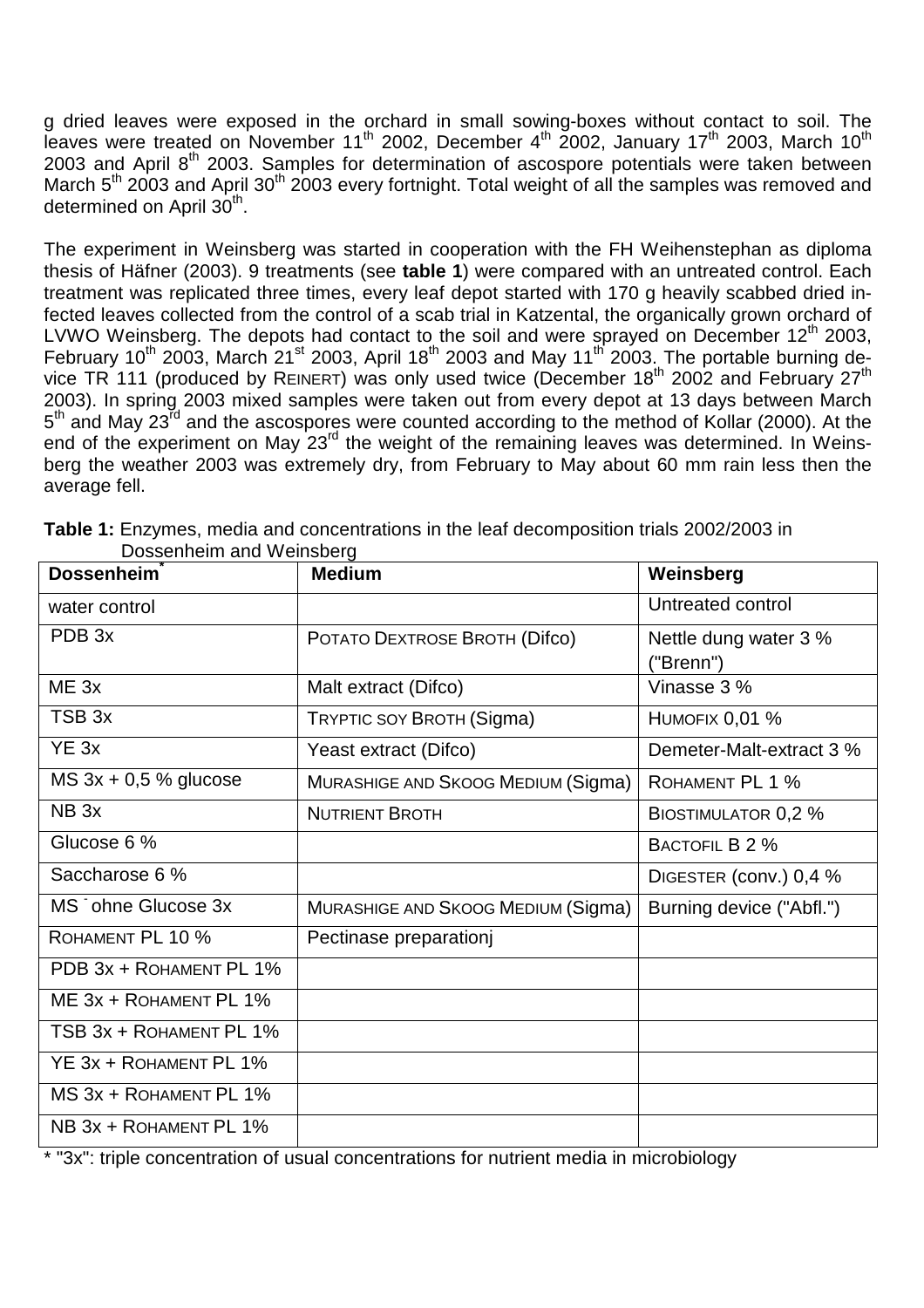Nettle dung water and Vinasse normally are used as leaf or soil fertilizers, HUMOFIX supports the process of composting, BIOSTIMULATOR and BACTOFIL B are supposed to activate the soil microorganisms. DIGESTER was chosen as a conventional control. Use of burning device is common in organic vegetable-growing.

#### **Results:**

No differences in decomposition of the leaves by the two treatments could be detected in the screening trial at BBA Dossenheim in spring 2002. The evaluation of the ascospore dose on April  $29<sup>th</sup>$  showed a reduction of the ascospore potential of 30 to 40 % by Rohament PL, YE and TSB 3x, of 44 % by ME 3x and of 54 % by PDB 3x. The combination of NB  $+$  0.5 % pectinase  $+$  0.5 % cellulase achieved the best effect.

Due to the dry weather in spring 2003 the leaf decomposition in the orchards was retarded until the rain-period in the beginning of May. Obvious differences between some treatments and the untreated control could already be detected in Dossenheim at the beginning of March and there were no further changes up to end of the experiment on April 30<sup>th</sup>. There was no regular positive correlation between the decay and the reduction of ascospore potential. 15 from 16 tested media showed a clear reduction of the ascospore potential (**figure 1**). The greatest effect was seen at the last date. The most effective medium was TRYPTIC SOY BROTH (TSB), which reduced the potential to 7 % of control.



**Figure 1:** Leaf decomposition trial 2002/2003 Dossenheim. Cumulated ascospore potential (//////) in % of control (black) up to April 30<sup>th</sup>. White: results of April 30<sup>th</sup>. "E": addition of enzyme Rohament PL

In contrast to the results from Dossenheim reductions of the ascospore potential could already be seen in Weinsberg at the first evaluation dates. At the best treatments (**figures 2 and 3**) the ascospore potential was low during the whole time of the experiment. 50 % reduction of the cumulated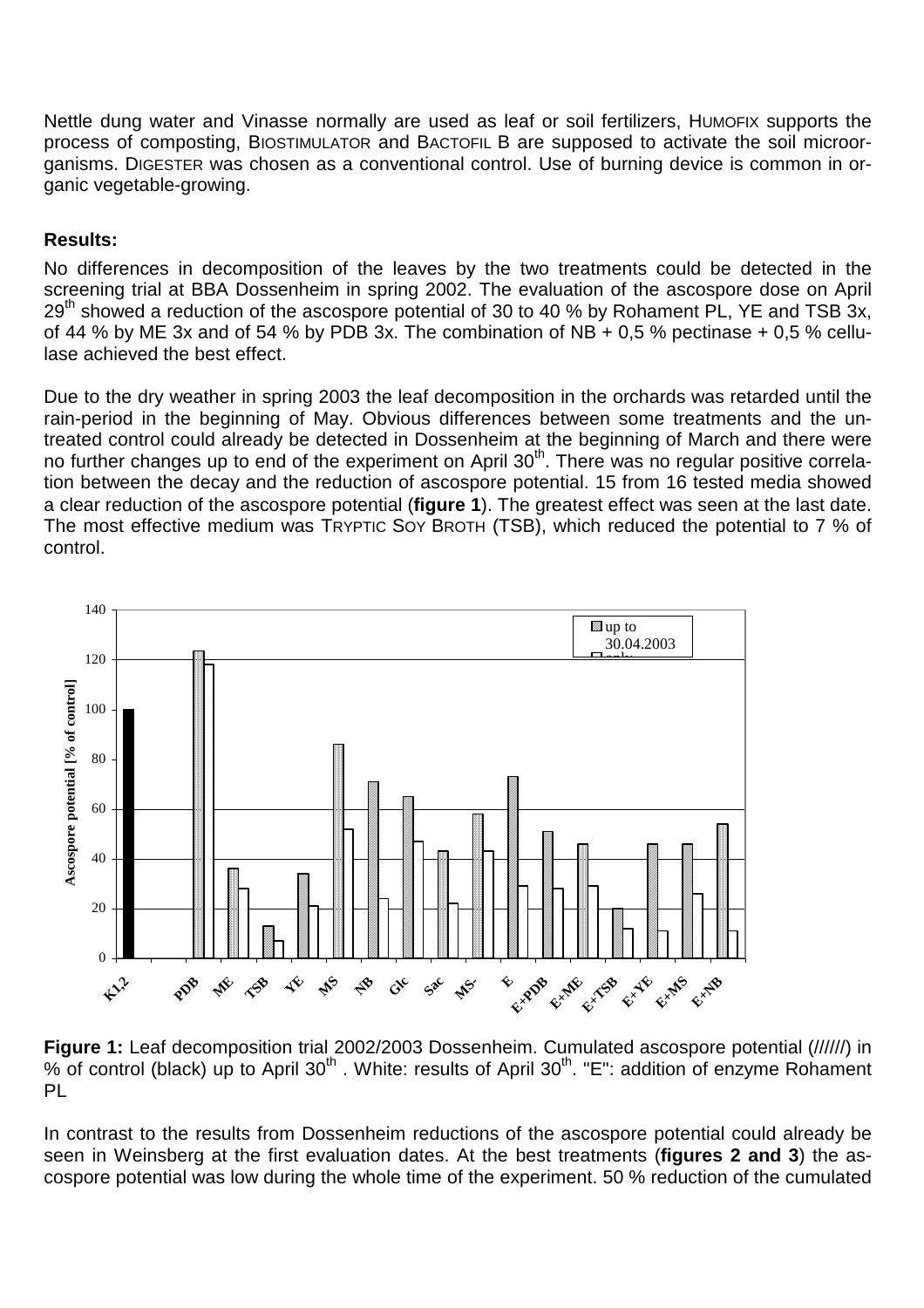ascospore potential was caused by the treatments of Demeter malt extract, about 80 % by HUMOFIX and BACTOFIL B (**figure 4**). Only small differences could be found between HUMOFIX, BACTOFIL B and DIGESTER (conv.) or burning device ("Abfl.").



**Figure 2:** Ascospores/ml of untreated control in comparison with HUMOFIX



**Figure 3:** Ascospores/ml of untreated control in comparison with BACTOFIL B



**Figure 4:** Leaf decomposition trial in Weinsberg 2002/2003. Cumulated ascospore potential in % of the control (black), cumulation of 13 dates up to May 23 $^{\text{rd}}$ .